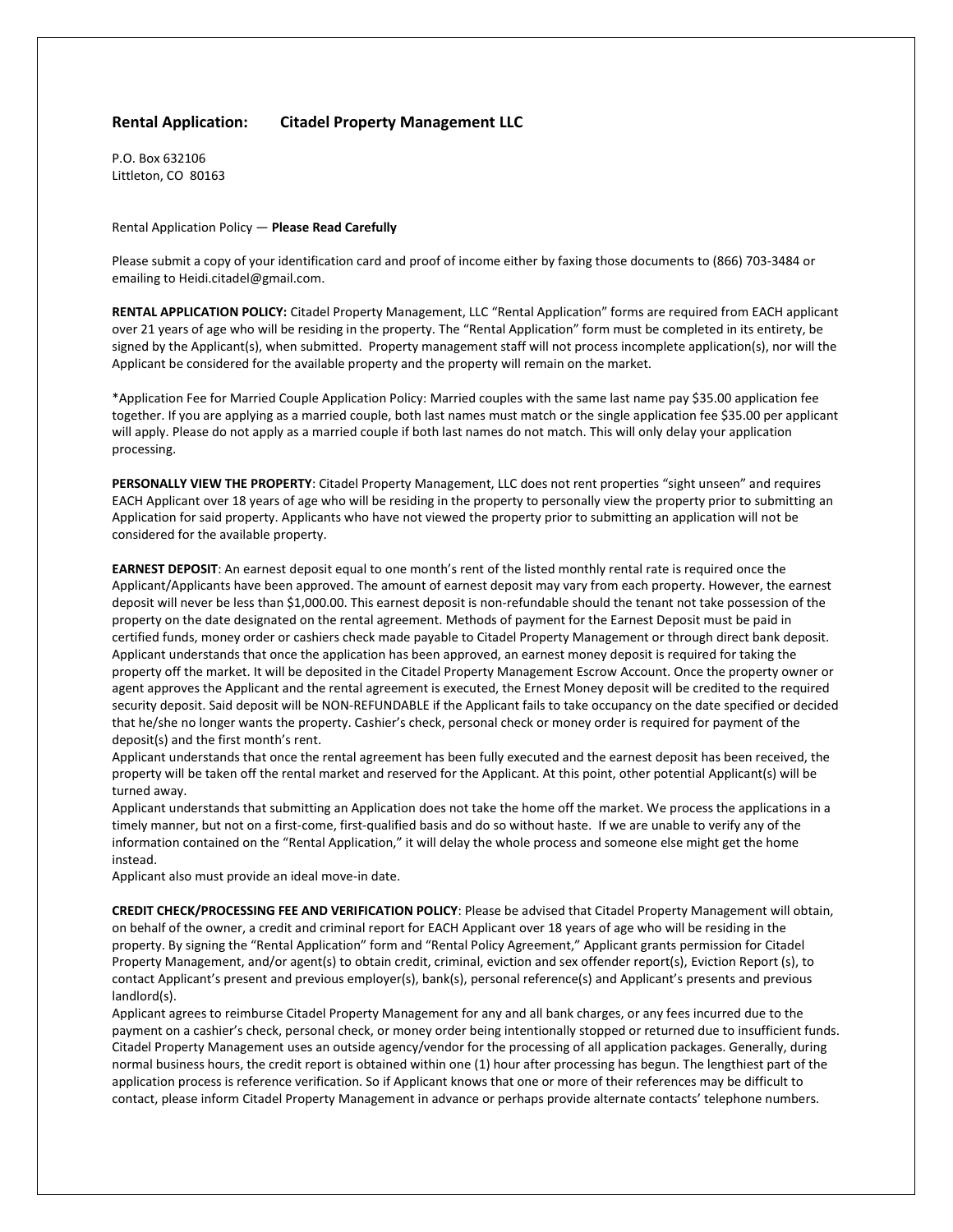Additionally, if there is anything negative on the Applicant's credit history or if Applicant's employer, present, and or/previous landlord(s) would not recommend the Applicant as a resident, then please provide a detailed explanation with the completed application package. Finally, if Applicant(s) are party to a lawsuit now or in the past, please provide details.

**APPLICATION FEE**: Citadel Property Management uses a third party vendor online who requires a payment of \$35.00 per Applicant over the age of 18, which is to be used to screen Applicants with respect to credit history and other background information and to offset a portion of the costs associated with the processing of the Applicant's application. If an actual credit report has been processed for the Applicant, the credit check(s) fee will not be refunded for any reason.

**QUALIFICATION STANDARDS**: Citadel Property Management reviews four (4) areas of the completed Application Package during the qualification process – Credit History, Criminal History, Rental/Ownership History and Income Level. To qualify for the available property with Citadel Property Management, Applicant must have a minimum of: Two (2) years established credit history in good standing, Two (2) years verifiable references from present and previous landlord and gross income of approximately (3) three times the monthly rent amount.

Married couples and related residents over 18 may combine income. All non-related persons must apply individually. We must be able to verify employment history. If you are self-employed, we will need tax returns for the last 2 years or verification of income through bank statements and legal registration documents for your business.

When an employment reference or department does not verify employment or salary earnings, proof of employment may be established by providing the last two (2) consecutive pay stubs. If you are combining incomes to qualify, please provide a source of income for each Applicant. Proof of income may be established by providing a copy of the offer letter of employment from the Applicant's new company or by providing bank statements with balances equivalent or greater than the gross income requirement listed above. Citadel Property Management has a minimum credit score requirement of 680.

**CURES**: If the Applicant does not meet the above qualifications standards, in some cases, the following cures may be used at the sole discretion of Homeowner (with owner's written consent) only.

A Higher Security Deposit no more that 1-1/2 times the rental amount or 6 months advanced rent payment, in some cases, may be used to cure negative credit, insufficient gross monthly income (within \$1,000.00 of required amount), little or no rental history, or lack of stable income for six (6) months or longer.

If the Applicant knows they have something derogatory in their application package, please be prepared to pay a higher security deposit or provide a guarantor. Applicant(s) should not submit an application unless they are certain they want the property.

**BANKRUPTCY, EVICTIONS, JUDGEMENTS AND THE LIKE**: Bankruptcy — May be cured with a guarantor or higher security deposit if the bankruptcy has been discharged or has occurred at least seven (7) years ago and all current obligations have been paid in a timely manner. Eviction — Applicant may not qualify for a property with Citadel Property Management LLC if they have ever been evicted. Judgments — If Applicant has any judgment(s), Applicant will be required to pay the judgment amount in full, provide proof of payment and may be required to provide a guarantor and/or higher security deposit amount.

**GUARANTOR QUALIFICATION POLICY**: Citadel Property Management does not allow non-occupant Guarantor(s).

**FIRST MONTH'S RENT POLICY**: The first (1st) month's rent will be due and payable at the time the tenancy agreement is signed and is a pro-rated rental amount based upon the tenancy agreement start date. Payment for the first (1st) month's rent must be paid by certified funds (cashier's check or money order ONLY!), made payable to Citadel Property Management LLC within two (2) business days of approval of the Applicant's application.

**SECURITY DEPOSIT POLICY**: Citadel Property Management LLC standard security deposit is generally equal to one month's rental rate, which will be due upon move-in less the earnest deposit already received. All deposits must be paid in full upon move-in and by certified funds (cashier's check or money order or direct bank payment. The security deposit is not to be used as last month's rent.

## **ACCEPTANCE OF APPLICATION/VERBAL APPROVAL/LEASE SIGNING**

If Citadel Property Management approves Applicant, Applicant agrees to execute Citadel Property Management Lease Agreement and all incorporated addenda for the property within two (2) business days of verbal approval and agrees to pay the first (1st) month's pro-rated rent and earnest deposit. Applicant understands that if Applicant does not execute Citadel Property Management LLC Lease Agreement within two (2) business days of verbal approval, Citadel Property Management, may consider another Applicant.